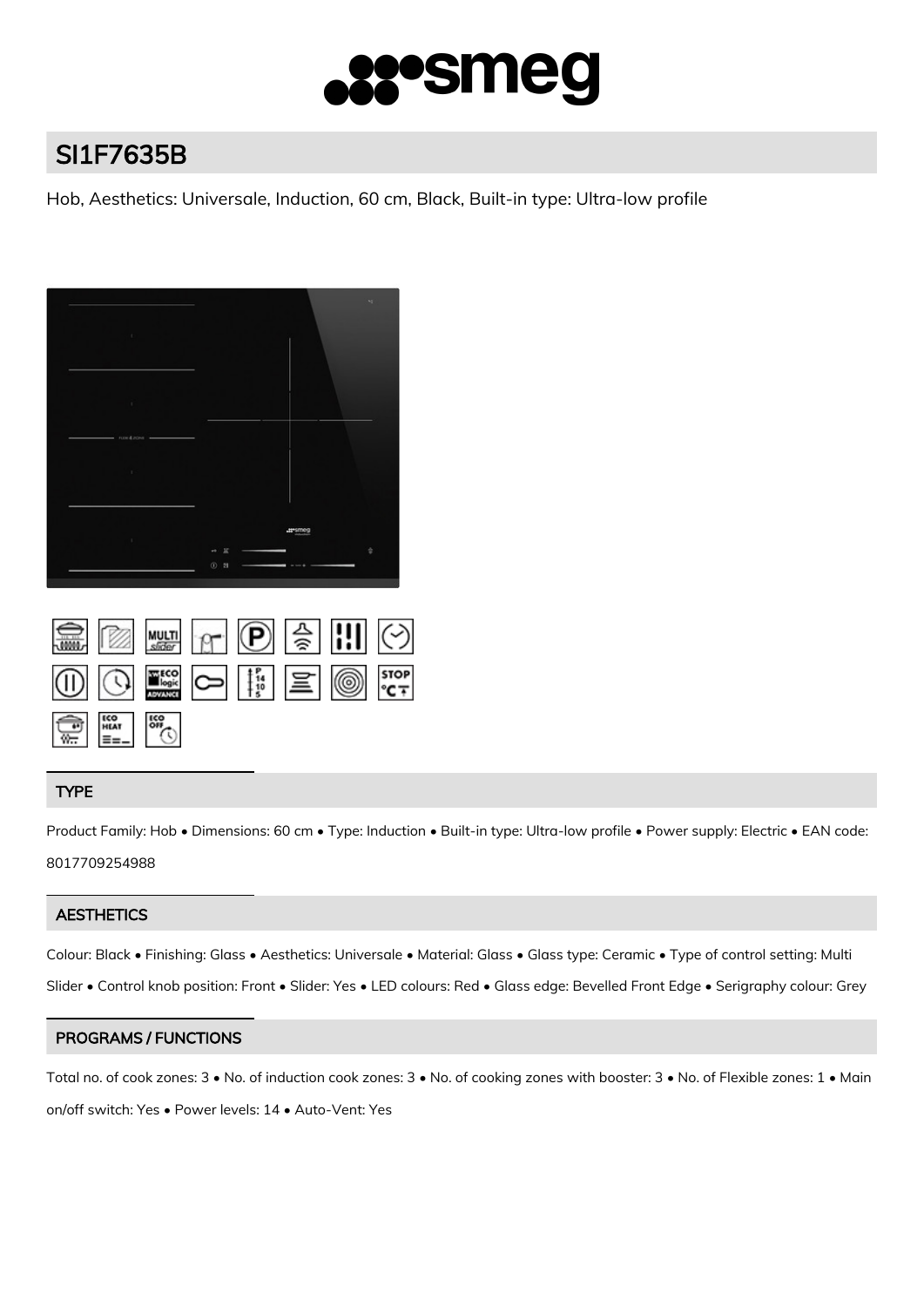#### **OPTIONS**

Worktop Cut-Out: 490x560 mm • Flexible Zone Type: Flexi4Zone • End cooking timer: 3 • Pause option: Yes • Minute minder: 3 • End of cooking alarm: Yes • Residual time indicator: Yes • Limited Power Consumption Mode: Si Advance • Limited Power Consumption Mode in W: 1500, 2000, 2500, 3000, 3500, 4000, 4500, 5000, 6000, 7200 W • Showroom Demo Option: Yes • Control Lock / Child Safety: Yes • Rapid level selection: Yes • Flexi-Heat: Yes

#### COOKING ZONES

1st zone position: Front-left • 2nd zone position: Rear-left • 3rd zone position: Front-right • 1st zone type: Induzione - Flexi4Zone • 2nd zone type: Induzione - Flexi4Zone • 3rd zone type: Induction - Giant • 1st zone dimensions: Ø 22 cm • 2nd zone dimensions: Ø 22 cm • 3rd zone dimensions: Ø 18/28 cm • 1st zone power: 2.30 kW • 2nd zone power: 2.30 kW • 3rd zone power: 1.80 kW • 1st zone booster power: 3.20 kW • 2nd zone booster power: 3.20 kW • 3rd zone booster power: 3.50 - 3.60 kW

#### TECHNICAL FEATURES

Flexi4Zone dimensions: 459x214 mm • Automatic setting according to pan dimension: Yes • pan detection: Yes • Minimum pan diameter indication: Yes • Automatic switch off when overheat: Yes • Automatic switch off when overflow: Yes • Eco-Heat: Yes

• Eco-Off: Yes

### PERFORMANCE / ENERGY LABEL

2nd zone energy consumption: 182.6 Wh/Kg • Energy consumption zone 3: 176.5 Wh/Kg

# ELECTRICAL CONNECTION

Electrical connection rating (W): 7200 W • Voltage (V): 220-240 V • Voltage 2 (V): 400 V • Frequency (Hz): 50/60 Hz • Type of electric cable: Universal • Power supply cable length: 150 cm

# ALSO AVAILABLE

## LOGISTIC INFORMATION

Dimensions of the product (mm): 49x600x510 • Depth: 510 mm • Width: 600 mm • Product Height: 49 mm • Net weight (kg):

12.000 kg • Gross weight (kg): 12.900 kg